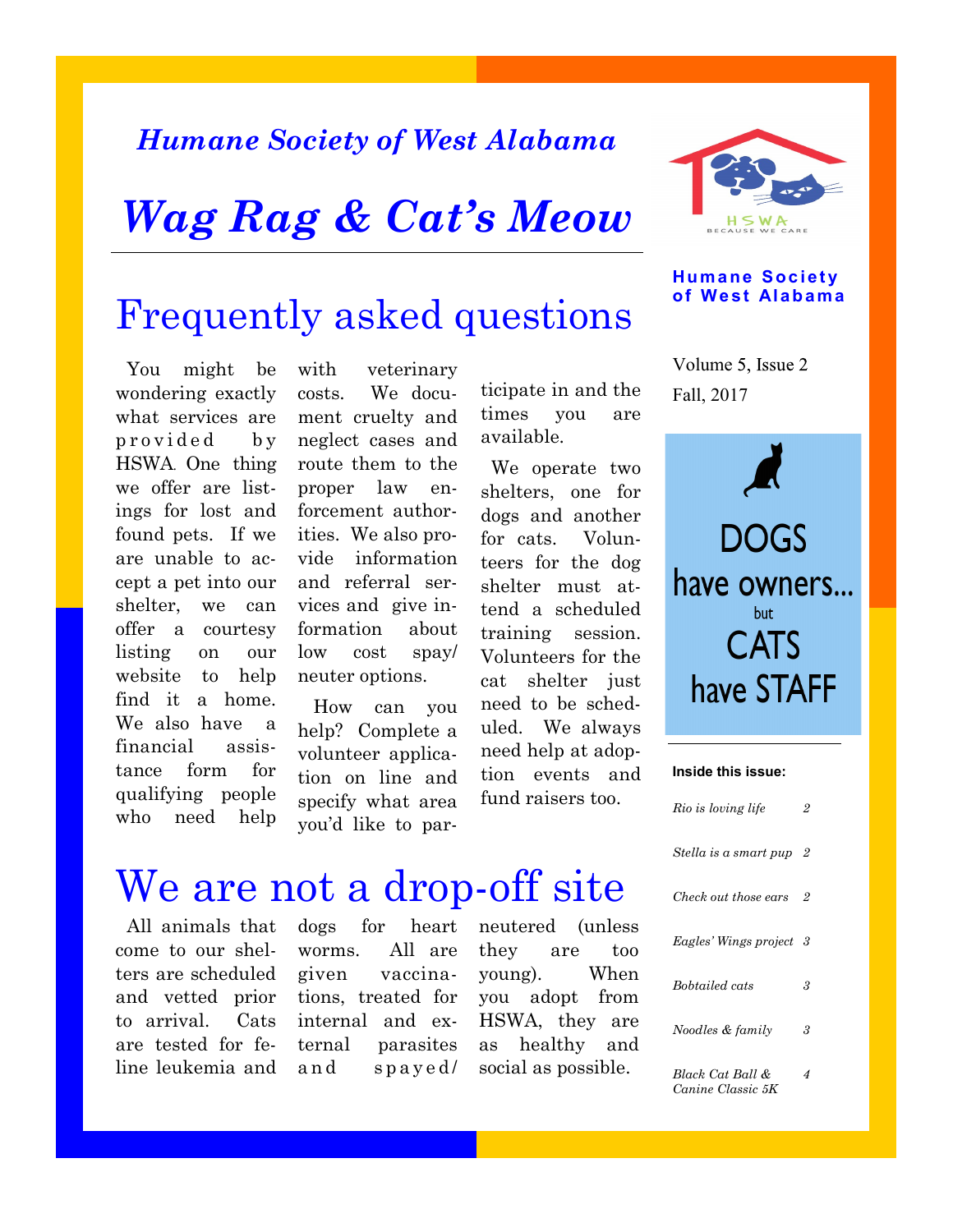#### **Rio lost both eyes, but is loving life in his new home**

 Rio, an adorable four year old healthy Shih Tzu, already had only one eye and now needed the other one removed. His owner decided to have him euthanized, but the veterinarian did not want to since he was an otherwise health dog so she asked the owner to surrender Rio to the clinic. She then called HSWA for our

help.

 A foster home was found for him and money was raised to cover the cost of the surgery via Facebook. After a successful surgery we found a wonderful home for him. Rio is now playing fetch, jumping on sofas to nap and going for walks! What a resilient dog, you just forget that he is blind.



#### **Meet Stella, a playful and smart pup**

 Stella is a happy one year old female Boxer/Labrador mix and weighs 43 pounds. She is a sweet, loving, friendly dog and does not want to be an outside only dog. Stella loves to be with people.

 Stella does well with other dogs and tends to be sub-





with children 8 and up.

 Stella does have some energy so will need a fenced-in yard to play or get plenty of walks if in an apartment. She does well on a leash and knows the "sit" command so she is a smart girl. She is being crate trained.

### **Check out those ears on Chevy!**

 Yep, so cute– this is Chevy, a female 10 month old shepherd/lab/terrier mix and weighs 28 pounds but will get up to about 40 pounds. Chevy is very curious and will need training and structure to develop into a wellmannered dog.

 She is very smart and would thrive on t r a i n i n g . Chevy is sweet



and energetic. She is up-to-date on vet care, spayed and heartworm negative She is also microchipped and on heartworm and flea/tick prevention.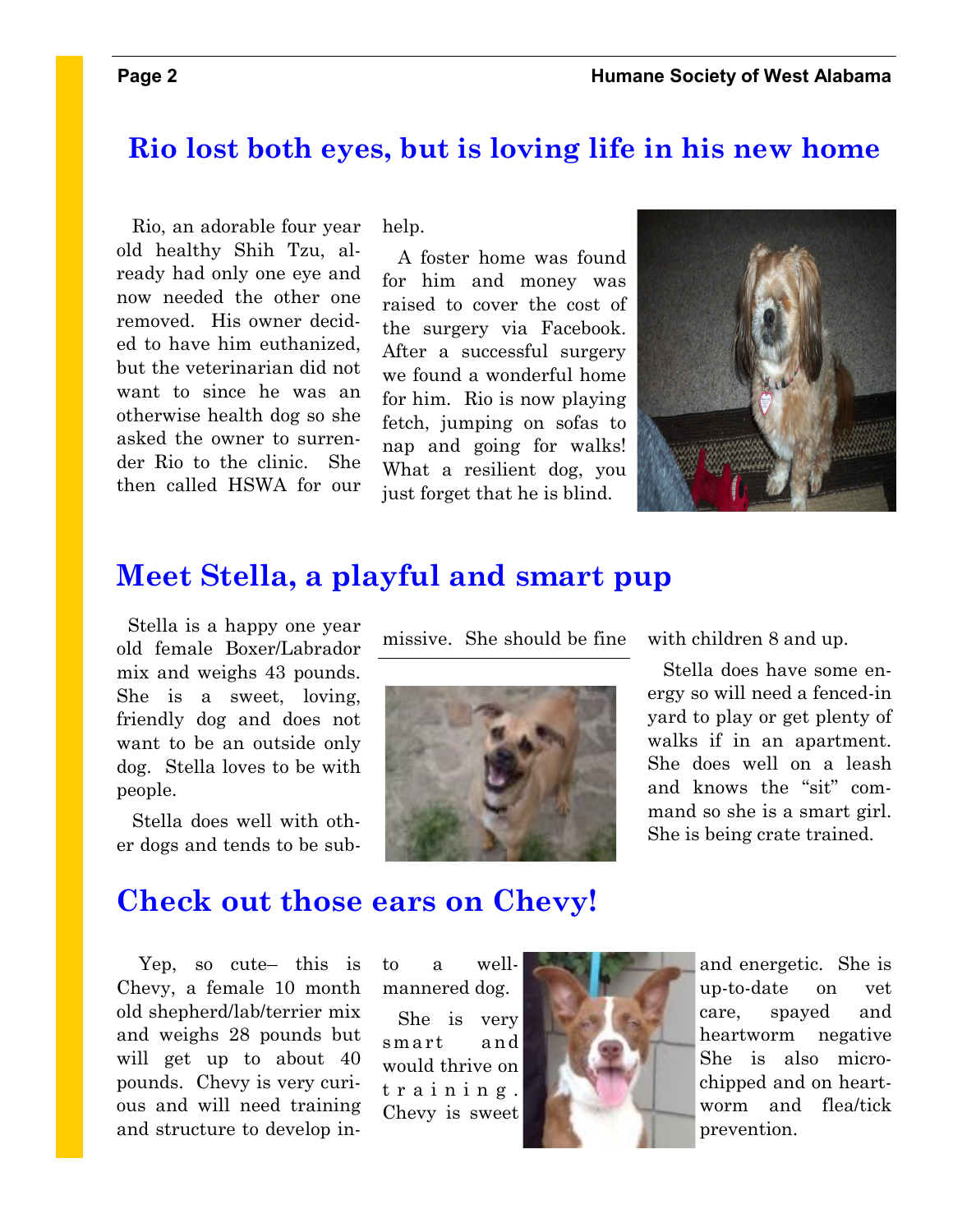#### **Eagles' Wings has special project for the cat house**

 Eagles' Wings Inc. was formed with the specific purpose of building a community serving those with disabilities and providing enrichment opportunities that meet their needs through civic and social situations.

 One of their projects is therapeutic horticulture and they chose to grow rye grass for the cats in the HSWA shelter. As you can see it was a BIG hit!



Haley, Laura & Amy

brought the grass to the shelter and got to interact with our felines. Denise Wolf and Teresa Rigby accompanied them. Thanks!



#### **What about those Bobtailed cats?**

 Until this spring I'd only seen a couple of bobtailed cats, but we've had 7 this year! The American Bobtail cat is a recognized breed by the International Cat Association.

 Bobtail cats, are the result of a natural genetic mutation that causes a shortened tail, have appeared in various places from Japan to the Isle of Man. They are smart cats that enjoy puzzle toys and learning tricks.

adoption. Some kittens are all at the cat shelter! The social and laidback American Bobtail likes to play, so is a good choice for families. We have a whole litter of them, plus several others. This beautiful lady is **Luna** and she is available for



also pictured above with the rye grass. Come meet them

#### **Who wants a gorgeous three-legged cat, the Kyzers do!**

 We got a call about a threelegged cat roaming in a parking lot this summer. The person feeding him was moving and asked us for help.

 **Noodles** did indeed only have three legs, but was also a Seal point, Ragdoll mix with



blue eyes that wanted nothing more than to be in a lap!

 The Kyzer family thinks he completes their family, and we do too. We just love a good adoption story, don't you? They all look so happy!